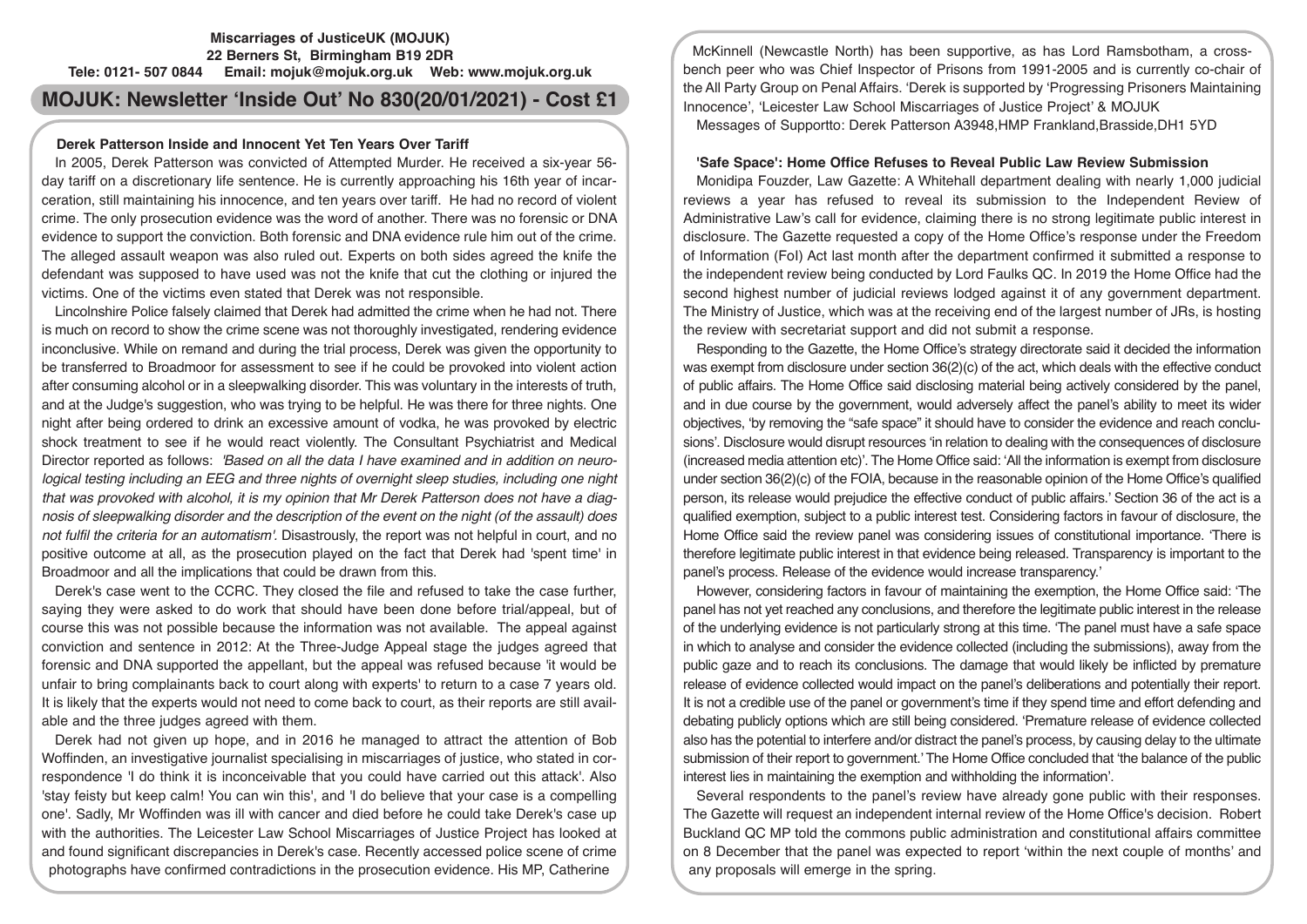# **Back to the Bad Old Days: Pre-Charge Engagement**

Andrew Green, Justice Gap: Do new rules, which allow both prosecutors and defendants and their lawyers to meet and discuss what enquiries the police should make, mark the start of a cooperative search for truth and justice, or are they a means of returning to the old days when the police made deals with suspects who were kept in order by their own lawyers? Andrew Green reports The idea of pre-charge engagement seems to have arisen as a partial solution to the serious and continuing problems besetting the process of disclosure in criminal cases. The disclosure of evidential material (documents, digital records, video recordings etc.) to defendants by prosecutors of any material which might support the defence case or undermine the prosecution case, and the police enquiries which gather material relating to crimes, are governed by the Criminal Proceedings and Investigations Act (CPIA) 1996. The CPIA sets out the general rules, while the detailed application of the rules is governed by a Code of Practice (CoP), issued every five years. This Code of Practice is a statutory instrument, which means that it is drafted by the Ministry of Justice and then made available to Parliament so that MPs and members of the House of Lords can make proposals for changes. In September 2020 a new CoP was delivered to Parliament. It was due to come into force on 31 December 2020 (although it seems to be running late).

The new CoP is further supplemented by a new version of the Attorney General's Guidelines on Disclosure provided for the benefit of all concerned – investigators, prosecutors and defence practitioners (AG Guidelines). Annex B of the guidelines 2020 version includes a completely new subject: 'pre-charge engagement'. Pre-charge engagement is the meeting of police investigators, Crown Prosecution Service (CPS) prosecutors, defence lawyers and defendants (in likely order of importance) during the period between formal police interviews of suspects and the decision to charge which is made by the CPS. At this stage of the criminal process, the disclosure provisions of the CPIA do not apply (they kick in when a suspect is charged with a crime).

But the provisions of the CPIA which govern enquiries do apply, which means that the police are required to follow 'all reasonable lines of enquiry' which point to, and away from suspects' involvement in the crime under investigation. So pre-charge engagement provides an opportunity for suspects to ask the police to follow lines of inquiry which could help the defence case. The most obvious example of such co-operation between the two sides in our adversarial system (normally sworn enemies) concerns the searching of digital material, typically in cases of rape and other serious sexual assaults. Such material might radically affect issues such as, whether complainants had consented to the act which they now allege to be a criminal act, or other issues such as the identity of the assailant, or an alibi defence.

Any smartphone may contain vast amounts of data, and material relevant to the case may lie embedded anywhere within its memory. The data may be downloaded on to a DVD and copies made for both sides to peruse, but reading all of it would require human resources which are simply not available in any part of the criminal justice system. Fortunately powerful software exists which can search the data. The co-operation, now becoming standard between prosecution and defence, consists of agreeing the terms for which the software program should search.

No one could fail to welcome the outbreak of common sense which such voluntary cooperation heralds. Surely the provision for pre-charge engagement could be extended to other areas of enquiry which are beyond the capabilities of defendants and their lawyers, but which the police could carry out using their far greater powers, experience and resources? Every participant in the conduct of a criminal case has a common duty to further the 'overriding

objective' stated by the Criminal Procedure Rules, that is, to deal with the case 'justly' by 'acquitting the innocent and convicting the guilty' and 'recognising the rights of a defendant, particularly those under Article 6 of the European Convention on Human Rights.'

Phew. But hasn't informal pre-charge engagement been happening in some form ever since the police started investigating crime and prosecuting cases? Somehow pre-charge negotiations involving the exchange of information, involving off-the-record disclosure of the strong points of the prosecution case in exchange for intelligence from the suspect, the reduction or dropping of charges in exchange for suspects agreeing to give evidence for the prosecution? The case of Pinnock and others (Pinnock and others [2006] EWCA Crim 3119) springs to mind (it often does) in which two suspects who torched a car used in a drive by shooting to murder someone, suspects who were at least guilty of a very serious attempt to pervert the course of justice, let off with warnings while others involved were given life sentences. Some suspects may have benefitted from such pre-charge engagement, but others did not. Nine people were convicted of joint enterprise murder in Pinnock, at least five of whom continue to maintain their innocence and are entering their 19th year in prison.

Do the new rules include this type of engagement? They do. 'Suspects who maintain their innocence will be aided by early identification of lines of inquiry which may lead to evidence or material that points away from the suspect or points towards another suspect … Pre-charge engagement can help inform a prosecutor's charging decision. It might avoid a case being charged,' the Attorney General advises. Consider the difficulties over plea bargaining, in which the financial and administrative benefits of guilty pleas extend to every participant in criminal cases (apart from innocent suspects and defendants). The rules or practices which govern plea bargaining are obscure and inconsistent (see here), but the option of pleading guilty to a lesser offence than that for which the suspect was arrested is an essential part of plea bargaining. What better opportunity could exist within the structure of the criminal process than a meeting between those who may benefit from an early guilty plea and the suspect, who may need to be persuaded of the benefit, especially if they are innocent? 'The cost of the matter to the criminal justice system may be reduced, including potentially avoiding or mitigating the cost of criminal proceedings,' the Attorney General points out.

Decades ago, pre-charge engagements were common and, for defendants, dangerous. Teenagers, such as Ahmet Salih, 14, Colin Lattimore, 15, and Ronald Leighton, 18, could be bullied into confessing to murder and arson of which they were innocent. Or suspects could suffer beatings, threats to kill (the Birmingham Six) and torture (Derek Treadaway and Keith Twitchell, while held in custody by the West Midlands Serious Crime Squad, disbanded abruptly in 1989). While such practices may not be planned by modern advocates of pre-charge engagement, the problem was not that bullying and brutality were approved – they were always forbidden, of course – but that a lack of structure and surveillance made it possible for corrupt officers to do as they wished.

Two developments brought about change. The first was the 1984 Police and Criminal Evidence Act (PACE) and its associated CoP (a statutory instrument still in force and regularly updated). PACE and its CoP required everything that happened to a suspect in custody to be recorded on a custody record, available to everyone concerned including defence lawyers. Informal practices, whether brutal assaults or bargaining over evidence and pleas, were not eradicated, but made more difficult to carry out. Plea bargaining became the responsibility of defence lawyers, theoretically a go-between for the court and the defendant, but in practice required to persuade the latter to accept what was offered by the former.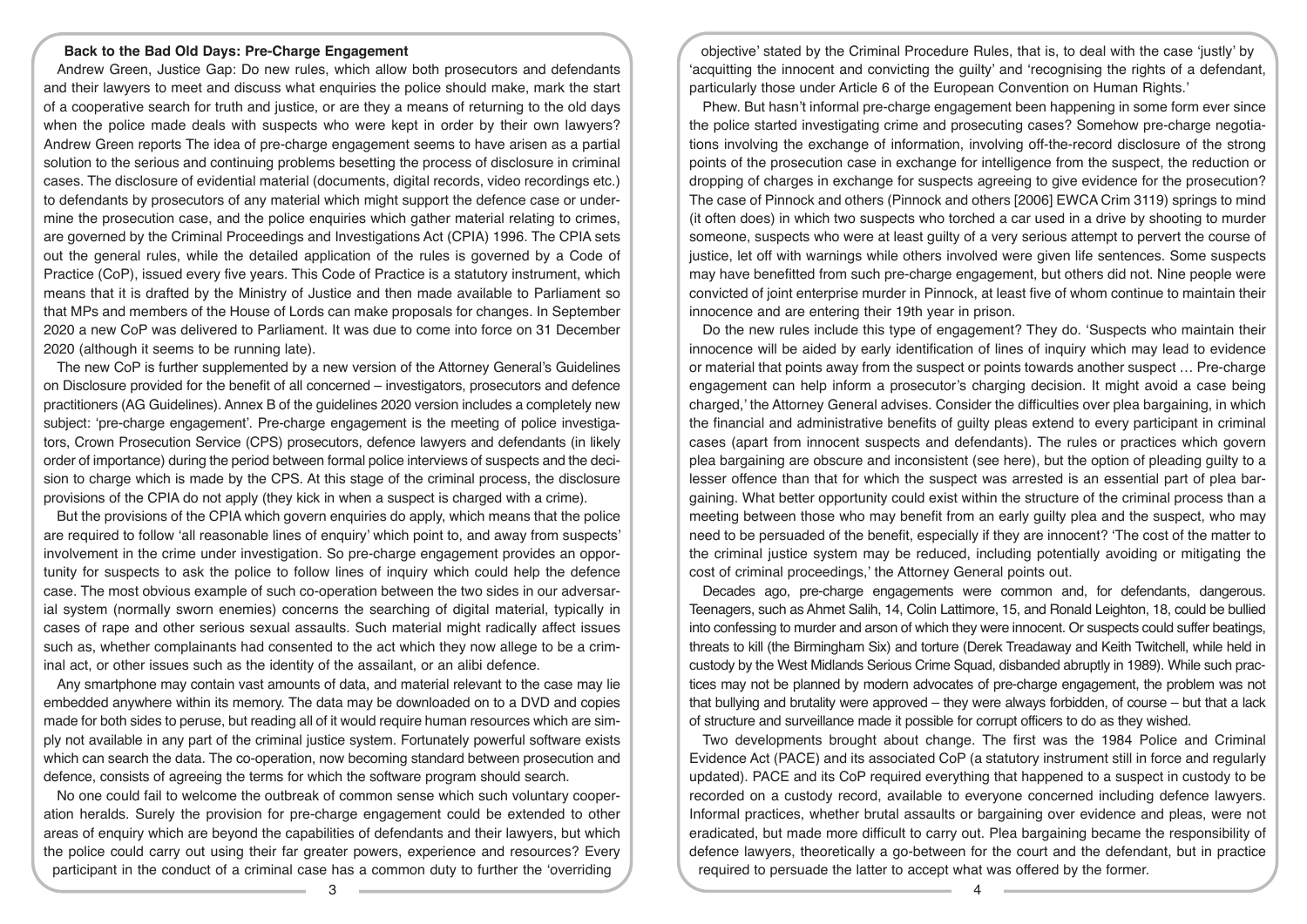The second development was technical: the introduction of tape recorded interviews and CCTV surveillance in police custody suites. This brief history of pre-charge engagement is not intended to be an argument that malpractice, bullying and violence has been eradicated or even reduced in police investigative practice, but that increased surveillance has at least changed what happens to suspects in police custody, and the changes have been in the direction of increased recording and formalisation. At first sight, the new pre-charge engagement rules are an extension of the change.

Meetings are voluntary. Meetings may be called by either side. They can be prearranged, or just happen informally when police investigator, suspect and defence lawyer happen to be together, such as following the termination of a formal interview. The prosecution can be represented by a CPS staff member or a police officer. Suspects cannot be penalised for not agreeing to meet, nor can any refusal by them to answer questions be held against them in a trial, as can happen with an investigative interview. If they have already given a 'no comment' interview, that does not prevent a precharge engagement meeting from taking place. The record of the meeting cannot be disclosed to other defendants, in the same case or in any other case. (But if the defence brings its own material to a meeting, that material could be disclosed to other defendants by the CPS.) A full written, signed record of the pre-charge engagement discussions should be made. But pre-charge engagements are not recorded in any other ways. The record should be made by defence legal representatives, so the defence can determine the content of the record. That means that if negotiations take place in the meeting, they can be excluded from the record.

Plea bargaining can remain hidden. If a suspect passes information to the police about others who may become suspects, even replace the current suspect with another, that information may be added to the police's secret store of intelligence, or, if later in the process prosecuting lawyers think such information might help the case of another defendant, it can be protected by being given public interest immunity (PII) by a helpful judge and so remain undisclosed. So is that what a pre-charge engagement is for – secretive plea bargaining, hidden opportunities to pressurise unhelpful suspects into pleading guilty, or to offer opportunities for suspects to inform on others to avoid conviction (and find themselves becoming long term police informants)? – as much as it is for reaching agreements on lines of inquiry (which the police may ignore if they want) and terms to be fed into search engines. If so, perhaps precharge engagements are better avoided. There are other ways of telling the police about lines of inquiry, and consultation over search terms has already been developed and is in use.

We should ask what this proposal legitimates. After a formal, fully recorded police interview, instead of returning the suspect to their cell, the same group of people continue to talk in a meeting which, until now, was forbidden and which could not be accounted for on a custody record, but which can now be a pre-charge engagement. Until then, the suspect may have said nothing but 'no comment' on the advice of the lawyer, but now they can say anything without fear that it could be used against them in court. If the suspect really is a criminal, they can grass up their competition such as, for instance, other drug dealers, knowing they will be protected – that would be a really useful new line of inquiry for themselves and for the police. Or, if the suspect simply persists in being difficult by insisting on having their day in court, the legal representative can enjoy the support of the two police officers in persuading them to plead guilty and save them all time and money.

So enthusiastic is the Ministry of Justice that pre-charge engagements should be instituted that, despite the scandalous underfunding of the criminal justice system, it is prepared to pay defence lawyers an extra fee in addition to the usual fixed fee for police station attendance.

No wonder lawyers appear to have been won over to this bright idea.

#### **A Duty of Care – Standard of Proof Deaths in Prison?**

On the 11th of July 2016 a prisoner Mr James Maughan was found dead in his prison cell having hanged himself. The investigation into the factual circumstances surrounding his death found that he had a history of mental health issues and had previously made threats of self-harm. The evening before his death he had been in an agitated state. At the inquest, the Senior Coroner for Oxfordshire directed that the jury could not reach a verdict on the short form conclusion that Mr Maughan had committed suicide and therefore ordered that they deliver the narrative form.

In an inquest two types of verdict can be given: a short form conclusion or a narrative form. A short form conclusion is used when a single word is capable of expressing the conclusion of the inquest. A narrative conclusion is used when more explanation is needed to explain the conclusion as to the death. At the time of this case, in order to reach a short form conclusion on suicide and unlawful killing, the evidence needed to meet the criminal burden of proof. All other verdicts were required to be proved to the civil standard. The Coroner in this case directed that the jury only had to decide that Mr Maughan had committed suicide on the balance of probabilities.

As a result of this direction Mr Maughan's brother took the case to the High Court on the basis that the jury in the inquest should have applied the criminal standard of proof when deciding on whether Mr Maughan had committed suicide. They should not have been invited to consider the civil standard of proof. The issue was a matter of judicial review to the Divisional Court which upheld that the civil standard of proof applied to rulings on suicide in a ruling described by the Court of Appeal as "adopt[ing] a bold approach in departing from what had been regarded as settled law and practice" The case was then appealed to the Supreme Court and Judgment was handed down in the case of R (on the application of Maughan) (Appellant) v Her Majesty's Senior Coroner for Oxfordshire (Respondent) [2020] UKSC 46 on the 13th of November 2020. Lady Arden, Lord Wilson and Lord Carnwath all agreed that the standard of proof in inquests should be the civil standard stating: "The principle is clear and it is that in civil proceedings the civil standard of proof should apply." [69]

As noted above, prior to the landmark judgment, inquests were decided on the civil standard but for two notable exceptions. When a Coroner or Jury was considering a short form conclusion and if they wished to make a finding of suicide or unlawful killing, that had to be on the basis of criminal burden of proof rather than the civil. It seems that this was an historical throwback to the potential criminal ramifications of suicide; suicide was only de-criminalised in the 1960s. Furthermore, at paragraph 88, Lady Arden explains the Chief Coroner's position for the criminal burden of proof applying to unlawful killing in that "…coronial proceedings used to be a means for finding criminal liability." Similarly to the law on suicide, this has long since changed when in 1977 the Criminal Justice Act provided "…that a coroners verdict shall not make any finding that any person is guilty of murder, manslaughter or infanticide or charge any person with any of these offences"[89].

Since the introduction Human Rights Act 1997 (which enshrined the European Convention on Human Rights) inquests have become more investigatory. They are a frequent mechanism for discharging a state's obligations under Article 2 ECHR (Right to Life). Article 2 has two limbs. The first is that the state will not kill civilians and the second is that where the state may be responsible or involved in the death of a citizen, especially of those in custody, there is a procedural obligation to effectively investigate. This allows for wider conclusions to be drawn including conclusions as to the contributory factors towards a person's death, and which can lead to lessons being learnt on the part of the state and wider society. Where a Coroner considers that lessons can be learnt they can issue a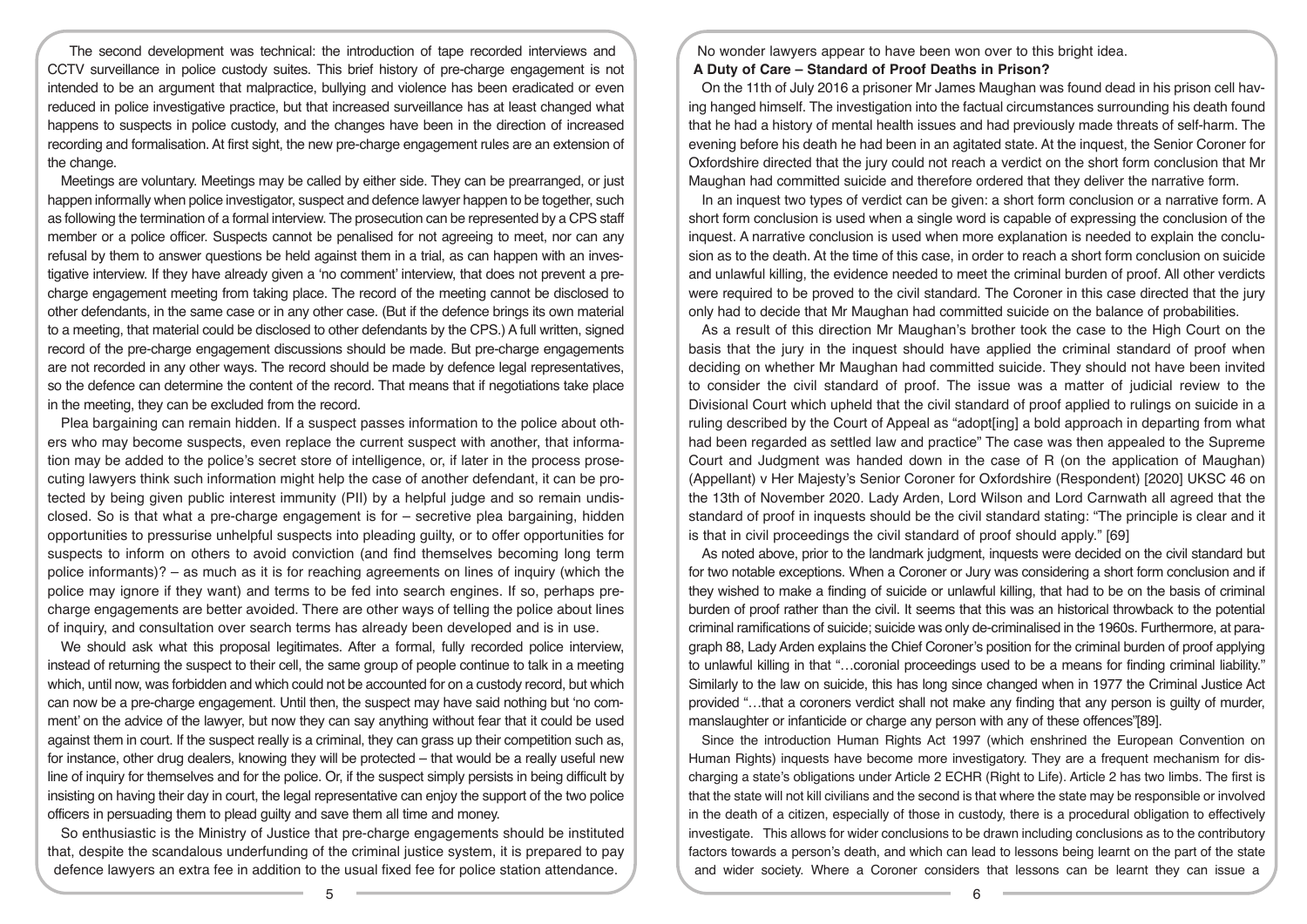Preventing Future Deaths Report (PFD), recommending changes to procedure or policy.

At the conclusion of an inquest the verdict has to be recorded according to Form 2, provided for by the Coroners (Inquests) Rules 2013 (SI 2013/1616). There are notes which form part of Form 2, and Note(iii) was a particular source of examination and disagreement for the Supreme Court. Note (iii) states "The standard of proof required for the short form conclusions of unlawful killing and suicide is the criminal standard of proof. For all other short form conclusions and a narrative statement, the standard of proof is the civil standard of proof".

The Supreme Court in coming to their conclusion, disagreed as to the value of Note (iii) in determining the standard of proof for inquests, was it still governed by common law or had Note(iii) codified it? The Court in its majority verdict considered the legal basis of Note (iii) and found that its effect was not to codify the common law position. It was merely reflecting the position of the common-law at the time of writing the document. [56]

The majority judgement of the Supreme Court concluded that the correct standard should be the civil standard and gave the following points as to why a change was necessary: 1. On legal principle, the civil standard should apply, and the common law does not demonstrate any cogent reason for not applying that principle. 2. The criminal standard may lead to suicide being under recorded and to lessons not being learnt 3. The changing role of inquests and changing societal attitudes and expectations confirm the need to review the standard of proof. 4. Leading Commonwealth jurisdictions have taken this course.

The Court then considered, somewhat necessarily, that given the conclusions they had made as to suicide, the criminal standard could of course not be retained for unlawful killing. Lord Carnwath, agreeing with Lady Arden's judgment highlighted the importance of the inquest as a fact-finding exercise and not a method of apportioning guilt [101]. He further agreed with Lady Arden's conclusions in respect of Note (iii) writing at [106] that it "…is most naturally read as guidance as to what is understood to be the existing state of law, rather than as a prescribing a particular standard." The important emphasis in the majority judgment was an acknowledgement that attitudes towards suicide have long since changed and as a result the law needed to change with them.

### **Pub Bombings Campaigner Issued With Fine Over Anniversary Breach Allegation**

*Birmingham Mail:* Julie Hambleton says she won't pay the £200 fine because she has done nothing wrong. Justice4the21 campaigner Julie has been issued with a penalty notice alleging that she breached Covid regulation on November 21 - the 46th anniversary of the Birmingham pub bombings. Five other campaigners have received similar notices following the Convoy for Justice event held on that date. It saw hundreds of supporters take part in a poignant cavalcade which slowly threaded its way through Birmingham to highlight the J4the21 pub bombings campaign. They turned out in cars, lorries and motorbikes in an event held on the 46th anniversary of the terrorist attacks. Campaigners, who pledged that social distancing rules would be observed, waved flags and banners, sounded horns, banged drums and used loud hailers during the event which was marshalled by police. It culminated outside West Midlands Police Headquarters at Lloyd House. The annual memorial event which would usually have taken place in the city later in the day had previously been cancelled because of Covid and was replaced by an online tribute.

Julie Hambleton from Great Barr who is standing to become the next West Midlands Police and Crime Commissioner. She said: "My summons talks about 'without having a reasonable excuse,' implying I have done something wrong by remembering my sister who was blown up in the biggest unsolved mass murder in criminal history. "It says I must pay a £200 fixed penalty notice which

is reduced to £100 if I pay in 14 days. But I haven't done anything wrong and to pay up would be to imply I accept guilt and that I have done something wrong to the memory of my loved one. I feel there is an irony in that six of us have had the notices. We are the new Birmingham six. But we all remember what happened to the original Birmingham Six - they had their convictions quashed after 18 years behind bars in the biggest miscarriage of justice in British criminal history."

Ten of the families of those killed in the Birmingham pub bombings are represented by KRW LAW LLP (KRW). A spokesman said: "November 21, 2020 saw another anniversary of the Birmingham Pub Bombings and out of respect and in solidarity for those that have been tragically bereaved by Covid-19, the service and acts of remembering were cancelled. However, on the cancellation of these acts of remembering, supporters of the J4the21 Campaign Group contacted Julie Hambleton in large numbers to offer genuine support and offered to organise a carefully planned convey as a substitute to the annual important act of remembering.

J4the21 and the main organiser of the Convoy of Remembrance worked extensively with a specialist team from the West Midlands Police, Ops Events, Planning and Tasking Operations Department to ensure traffic disruption was at a minimum and most importantly at this time to ensure compliance with the Health Protection (Coronavirus Restrictions) (England) Regulations 2020. "A route for the Convoy of Remembrance was agreed as well as other operational matters and marshalls were on hand to assist the Convoy. "Once the Convoy reached the West Midlands Police Headquarters, Lloyd House, a number of persons from the Convoy had started to gather. At this point Julie Hambleton went to the small gathering who were wearing masks and distancing appropriately, to assist in the immediate dispersal and to thank them for taking time out of their busy lives to support the act of remembering. " Subsequently WMP issued six penalty notices on the basis that the convoy and the meeting breached the Health Protection (Coronavirus Restrictions) (England) Regulations 2020. Failure to pay the penalty could lead to prosecution.

"KRW wrote to the Chief Constable Sir Dave Thompson requesting that he review the processes and procedures which informed the decision to issue these penalty notices and to annul them on the basis that the actions of those we represent were in accordance with the regulations and that the Convoy of Remembrance was a well-planned event which attracted a large number of disciplined participants. "WMP have now responded to our representations and have confirmed that criminal proceedings to enforce the penalty notices will continue. "Those we represent who have received these penalty notices question the efficacy of the actions of the WMP in relation to the sensitivities around the pub bombings whilst respecting the need to protect the public health of the community at this time of pandemic."

# **Proposed Sex Work Reforms**

In the last month of 2020, EachOther looked at the potential impacts of the Sexual Exploitation Bill for Britain's sex workers. The Bill, which is scheduled for a second reading on 5 February 2021, could have huge implications for sex workers. A private members bill put forward by Labour MP Dame Diana Johnson, if passed, it would decriminalise the sale of sex, while making it a crime for clients to pay for it. It would also create new criminal offences relating to "enabling or profiting" from another person's sexual exploitation. Those putting forward the bill argue it will "bust the model of sex trafficking" and dampen demand by punishing buyers. However, the distinction between sex work and sex trafficking is internationally recognised. "The difference is that the former is consensual, whereas the latter is coercive," the UN's Global Commission on HIV and the Law said in 2012.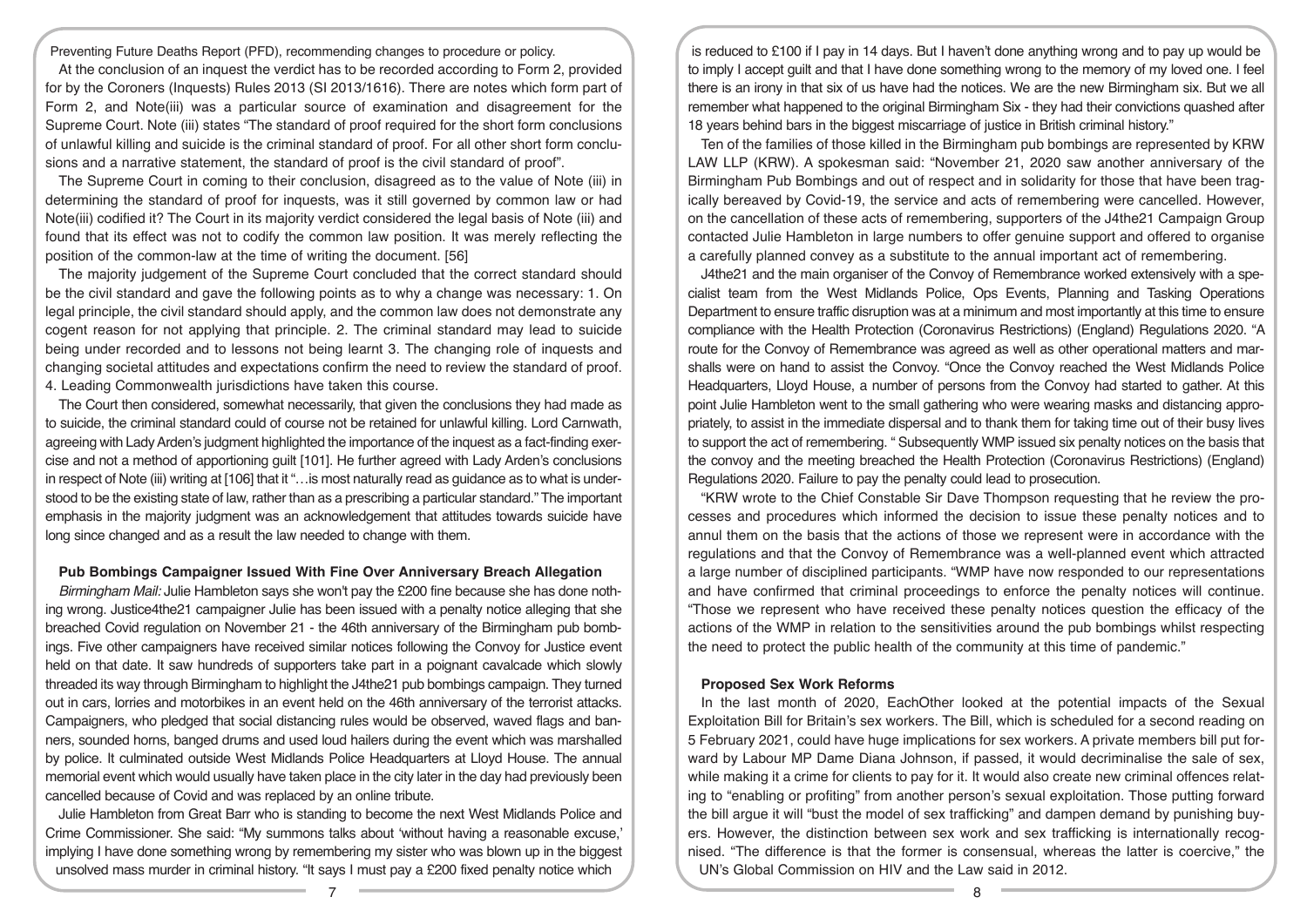Campaigners have highlighted that the conflation of sex work with modern slavery and trafficking is particularly common when it involves migrant women. To truly tackle exploitation in the sex work industry, as with other sectors, they call for broader reforms to reduce poverty and to increase trust between authorities and vulnerable people. This also means reforming hostile environment immigration policies which have made trafficking victims fearful of authorities – despite the introduction of modern slavery legislation – as they believe the Home Office wants to remove, deport and detain them. Without tackling these underlying issues, the industry stays underground and only further harms the already marginalised.

Sex work and the law - At present, sex work is partially criminalised in the UK. It is not illegal to sell sex but organisational aspects of sex work – such as soliciting in a street or public place, or working collectively in a brothel – are punishable offences. Organisations including Amnesty International, the World Health Organisation, UNAIDS, and the Royal College of Nursing have called for sex work to be fully decriminalised. They argue that criminalisation undermines the rights and safety of sex workers by pushing it underground.

National Policing Sex Work guidance states that "simple enforcement does not produce sustainable outcomes and can actually increase the vulnerability of sex workers to violent attack". It adds: "Brothel closures and 'raids' create a mistrust of all external agencies including outreach services. It is difficult to rebuild trust and ultimately reduces the amount of intelligence submitted to the police and puts sex workers at greater risk."

In 2016, the Home Affairs Select Committee recommended that the government fully decriminalise sex workers as the best means of ensuring their safety. However, the Home Office responded by arguing that there is not enough evidence to warrant a change in legislation. Last year, EachOther commissioned a poll which revealed that more people in the UK support sex work law reform than those who oppose it.

### **Kevin Lane Publishes Book in Hope of Overturning Murder Conviction**

*Duncan Campbell, Guardian:* A man serving a life sentence for a controversial hitman murder committed nearly 30 years ago has taken the unusual step of publishing a book from inside prison with fresh evidence he hopes will lead to his conviction being overturned. With his book titled Fitted Up and Fighting Back, Kevin Lane believes he can finally prove his innocence of the contract shooting of Robert Magill in Hertfordshire in 1994. Lane, now 53, was convicted after two trials on a majority verdict of murdering Magill, who had been out walking his dog in Rickmansworth.

Witnesses saw two masked men fleeing the scene in a red BMW after shooting Magill, who was known to have a number of enemies because of his involvement in protection rackets. The BMW car allegedly used as the getaway vehicle was traced, and one of Lane's palm prints was found on a bin-liner in the boot. Within hours of the shooting the names of two men, Roger Vincent and David Smith, were being spoken of as those responsible. The following year Vincent and Lane were charged with the murder but Vincent was acquitted at the subsequent trial. In his book, Lane reveals documents held back under public interest immunity regulations that give details of Vincent's conversations with one of the key investigating officers, who would himself end up behind bars. Vincent was acquitted of the Magill killing, but he and Smith were back in court for murder in 2005 and were jailed for life. They were convicted of killing David King, who was suspected of being a police informer. Lane highlights the similarity of the two killings. "In the Magill murder a witness describes one of the men brazenly smiling as he drove away from the scene. In the King murder, a witness refers to one of the killers 'waving a salute' in her direction as he changed vehicle," he writes.

Both Vincent and Smith deny any involvement in the Magill murder.

Lane goes into great detail about the detective in the case, DS Chris Spackman. Lane claims that in a previous confrontation, when Lane was 21, he had met Spackman when he was briefly arrested in connection with a car-ringing operation. While in a police cell, Lane alleges Spackman came in and told him: "You think you're the daddy of this lot, don't you?" Spackman was jailed at the Old Bailey in 2003 for plotting to steal £160,000 from Hertfordshire police, money that had been seized from criminals. Spackman, who admitted conspiracy to steal, theft and misconduct in office, was the officer handling disclosure information in Lane's case. The judge sentencing Spackman remarked that "this was no fiddling of expenses, but was more suited to a seasoned fraudster who could conduct complicated deceptions in a police environment". Spackman's involvement in another case, involving cloned credit cards, led to the successful appeal of the two men convicted.

Robert Evans, counsel for the two men in that case told the court: "In my opinion, Mr Spackman's accounts in interview show a history of dishonesty and a history of tampering or falsifying police records in cases he was involved in." Lane notes that at his own trialone of the detectives told the court that "he is an extremely dangerous man who has undoubtedly committed other murders" although he had never been charged with any others. Lane has always proclaimed his innocence despite the fact that this inevitably slows down the possibility of release as a prisoner is deemed not to have come to terms with his offence. His case was initially covered in the Guardian in 2001 and was later the subject of a short film as part of the Guardian's Justice on Trial series. He was released in 2015 but returned to jail last year after his arrest on a common assault charge unconnected to the case. A parole hearing is due in March.

In his book, Lane acknowledges previous offences which landed him behind bars as a young man but is adamant that he is innocent of the Magill murder. He is scathing about the possibility that any professional hitman would use the battered old BMW car he was alleged to have used. "Wouldn't it be simply unbelievable that I'd choose a car I had been driving my family about in just a few days before?" His young son's fingerprints were also found in the car. In the book, Lane quotes everyone from Voltaire to Hunter S Thompson to Juvenal and is also revealing on the state of prisons today. "The Covid-19 crisis has reported concerns for the public's mental health due to being housebound," he notes. "Really! I think to myself what do they think being locked up in a concrete coffin for years and years does to a person?"

#### **Call for UK Prisons to Trial Free Cannabis to See if it Cuts Drug Deaths**

Mattha Busby, Guardian: Prisons should trial free cannabis schemes for drug-dependent inmates to ascertain whether it could reduce overdose deaths, bring down violence and help people overcome opioid addiction, a police and crime commissioner has said. The North Wales PCC, Arfon Jones, said that if justice authorities were serious about reducing harms and violence in prisons, "they should be addressing the causes" such as the cheap synthetic cannabinoid spice that is rife and can be deadly, as opposed to cannabis.

Many prisoners receive heroin substitutes such as methadone and buprenorphine, while others are commonly prescribed strong analgesics such as pregabalin and gabapentinoids – all of which are addictive and potentially dangerous drugs. Meanwhile, illegal drugs are widespread. "If they're on opioids, why can't they be prescribed cannabis?" said the former police officer, 66, who is not seeking re-election. "At the end of the day, opioids are a damn sight more dangerous than cannabis. It would be an improvement on the illegal spice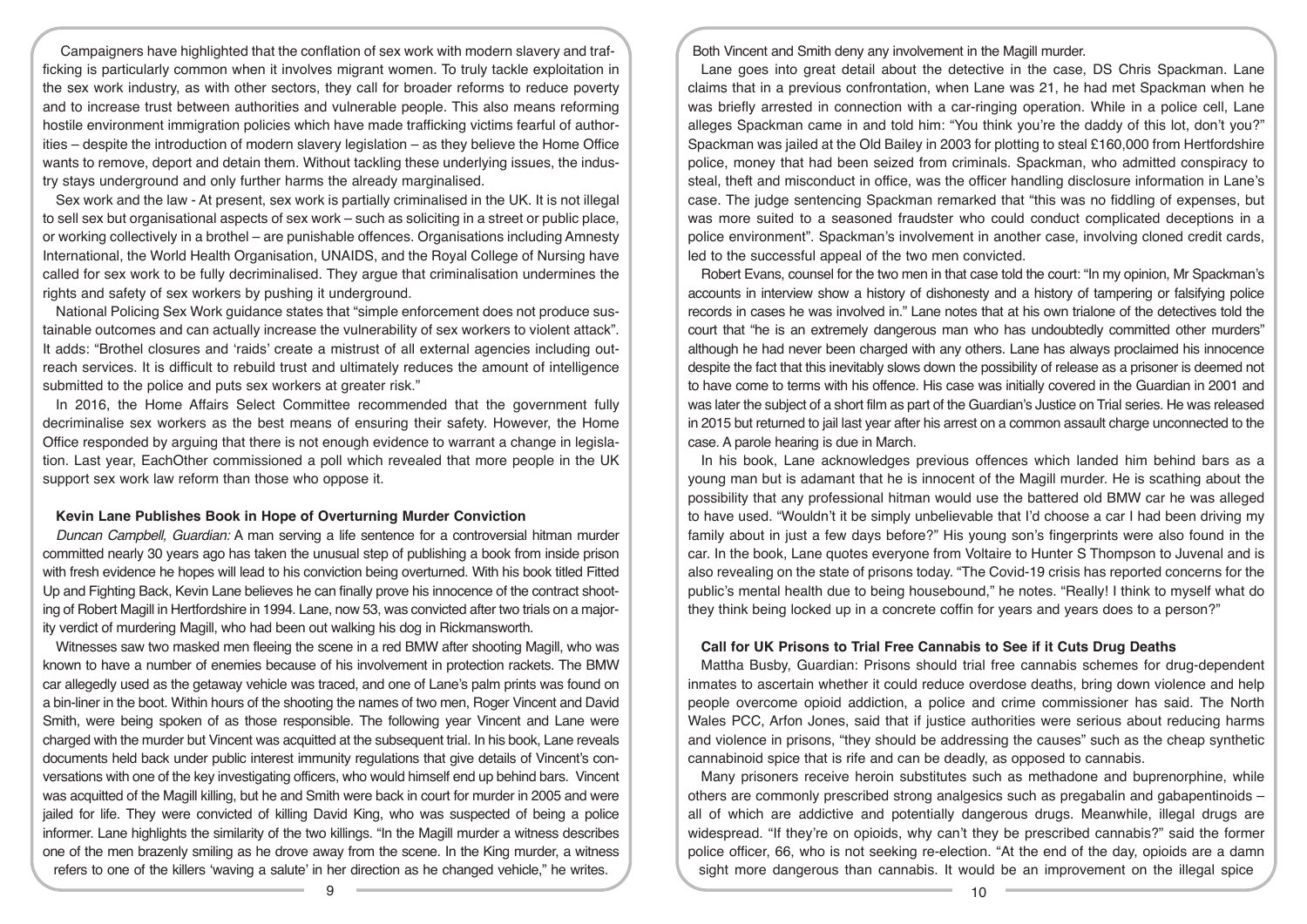smuggled in by corrupt prison officers too."

More than 300 prison officers and outside staff have been dismissed or convicted for bringing prohibited items – which can include drugs, tobacco and mobile phones – into jails in England and Wales over the past five years, the Guardian revealed last month. Recreational cannabis remains illegal but the plant has been legalised for medical use in the UK, though access to full extract oil through the NHS remains almost impossible due to resistance from the medical establishment. Jones said a specific regime should be instituted to create a framework for cannabis trials at a number of prisons, including HMP Berwyn – near his home in Wrexham – where several staff have been punished for smuggling drugs, while there have also been recent deaths from spice. "Let's supply cannabis in controlled conditions and see if offences reduce," he added, saying the idea was first floated in 2018 by the pharmacologist Dr Stephanie Sharp. "The aim of the game is to make prisons safer. If they're serious about reducing violence in prisons they should be addressing the causes and that's psychoactive substances. Plus there's a whole range of issues that cannabis would be geared to reduce the risk of."

The number of recorded drug finds in prisons rose by 18% in 2019-20, to 21,575, with psychoactive substances fuelling the growth. There were 88 drug-related deaths in prisons between 2008 and 2016, mostly from methadone, heroin and benzodiazepines, according to the latest data from the Office for National Statistics. However, spice deaths have increased sharply in recent years. Across a number of US states where medical cannabis was legalised, opioid overdose deaths fell by 25%, research by Johns Hopkins University covering 1999 to 2014 suggests. Another American study suggests patients using cannabis to control chronic pain massively reduced their use of opioids, with the herb reducing the physical and psychological symptoms of withdrawal. A Prison Service spokesperson said: "We have a zero-tolerance approach to drugs and work closely with healthcare to support offenders through treatment and recovery."

### **Prisoner Electrocuted Vaping**

Inside Time: Grant Alam, 28, was found dead in his cell at HMP Garth in February 2019. A post-mortem confirmed that he had died from an electric shock, while tests found that he had a Spice-type drug in his system. A former cellmate told the Prisons and Probation Ombudsman that since the smoking ban, prisoners would regularly attach vape machines to wires in plug sockets to create a flame to smoke psychoactive substances (PS). He said that smokers would sometimes receive a mild electric shock or burn while using the technique, but nothing more serious. The Ombudsman's report, published this month, found that drugs including PS were widely available at Garth, but that the prison had taken steps to tackle the problem. However, it also found that staff had failed to submit intelligence reports and refer Alam to the prison's substance misuse service on previous occasions when he had been suspected of using PS. It called on the governor to ensure that the prison's substance misuse strategy it followed in future.

Alam was jailed in 2012 and most of the following seven years in prison, barring a few weeks out on licence. He moved to Garth in 2015, where he was repeatedly caught brewing illicit alcohol and using drugs. Prison records showed that in the weeks before his death, an electrician was called to his cell on two occasions to reset the electrics because they had been been tripped. On one occasion it was found that he had put metal blades in the plug socket, and these were removed. A week before his death, he was put on the basic regime for repeated poor behaviour, and he was again caught with hooch and a distilling kit in his cell. On 21 February, 2019, CCTV showed him laughing with other prisoners as he was locked up at 7.15pm. An officer who carried out a roll check at

# 8pm reported that he seemed fine. He did not press his cell bell overnight. **Labour Facing Another Split Over Police Immunity in 'Spy Cops' Bill**

*Dan Sabbagh, Guardian:* Labour is poised to split again over a controversial bill allowing undercover agents to commit crimes while infiltrating criminal gangs, after the party's leadership refused to back a Lords amendment from Shami Chakrabarti. The former shadow attorney general under Jeremy Corbyn's leadership says undercover police and informants could be immune to prosecution if the "spy cops" bill goes through parliament unamended. She has submitted an amendment for debate in the upper house on Monday, seeking to remove the immunity and saying that otherwise there would be "grave risk" of human rights abuses from agents acting undercover. But while Lady Chakrabarti is confident of winning Lib Dem support in the upper house, she has failed to win round the Labour leadership. Party sources said on Sunday that Labour would whip its peers to abstain. When told the leadership's intention, the Labour peer said she intended to press her amendment to a vote, even though it was now unlikely to pass. "This is too important to be left to deals involving the usual channels," Chakrabarti said.

Labour has already split twice over the proposed legislation as it passed through the Commons. Two frontbenchers resigned in October as part of a rebellion by 34 MPs on its third reading, unhappy that the party was not prepared to vote against. A fortnight earlier 20 Labour MPs had rebelled at a second reading. Keir Starmer, the Labour leader, had called on the party to abstain over the bill, arguing that statutory regulation of undercover operatives would have been necessary if the party had been in power, after the government only narrowly won a court case over the issue. Further concerns about the conduct of undercover officers resurfaced in November as a public inquiry opened into the work of the Met police's Special Demonstration Squad (SDS), which targeted left-wing, environmental, anti-war and black justice campaigners for more than 40 years.

Chakrabarti says the bill does more that codify existing policies used by MI5 and the police and, in effect, would give undercover informants and officers immunity against prosecution for crimes committed, if their actions were authorised. The legislation describes such as acts as "lawful for all purposes". "Total legal immunity means even less incentive for some of the most volatile and manipulative people – including 'turned criminals and terrorists' – to behave ethically," Chakrabarti said. "Blanket licence for crime without limit, is completely alien to equality before the law." The peer said she believed that a group of women who successfully sued the Met in 2015 after they had been deceived into forming "abusive and manipulative" long-term relationships with undercover police officers, would probably find it impossible to bring a similar action again. "The 'spy cops' scandal with undercover state agents inciting and perpetrating crimes they were supposed to prevent, has yet to be investigated fully," the peer said. It was unclear if the officers involved had their actions authorised, but Chakrabarti said it would be very difficult for future claimants to prove that either way.

Peers are debating the covert human intelligence sources (Chis) bill, which reaches its report stage on Monday and Wednesday this week, where amendments are typically taken for a vote. Labour sources complained that Chakrabarti was trying to inflame internal divisions between the Corbyn and Starmer supporting wings of the party. One said there had been "no real attempt" to engage with the party leadership on the issue. The party intends to support several other amendments limiting the scope of the bill, including an amendment from Lord Dubs, requiring a judge to approve the use of a confidential source except in the case of an emergency, which is due to be voted on Monday. Conservative ministers say that the use of secret operatives remains critical in tackling terror offences, helping, for example, to halt a plot to kill former prime minister Theresa May. But former undercover police say the power is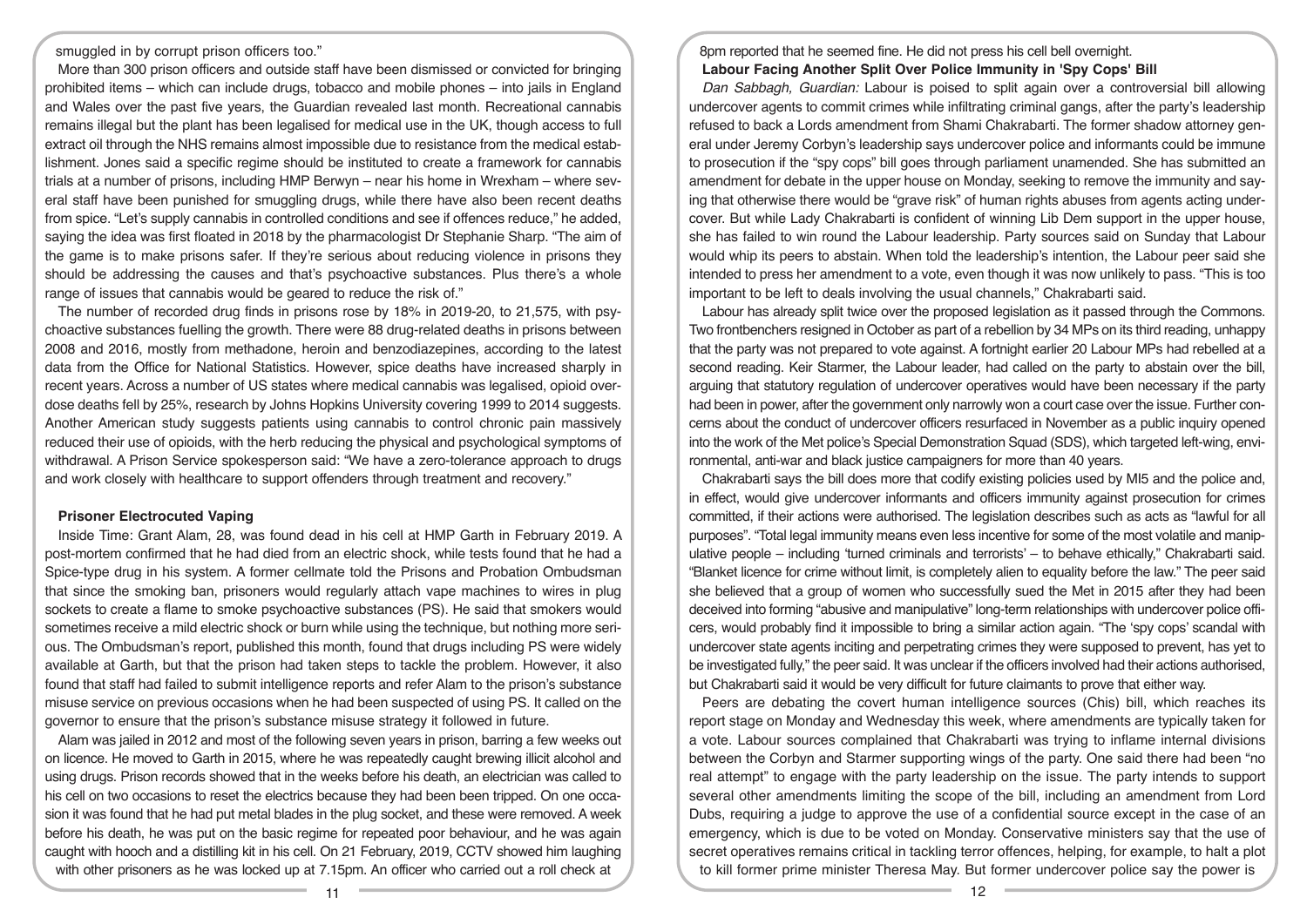most frequently used in drug cases, where it can be at risk of abuse.

# **"Unwinnable" Cases Can Be Won**

The so called "Unwinnable cases" are won on the basis of sound trial preparation, a genuine proactive defence and incisive cross-examination on the live issue at trial. So many Crown Court defences fail at trial because these 3 golden rules are simply not observed for a whole raft of reasons. It is critical for any trial advocate to get a focussed DCS (defence case statement) out at an early stage which seeks core secondary disclosure documents. DCS with bland denials and endless shopping lists of items are all too commonplace and rarely effective. A good DCS should be a weapon in the defence armoury that should immediately put the prosecution on the backfoot not one that has the CPS lawyer yawning and reaching for a cup of coffee.

A sound case strategy, knowledge of the best experts to instruct for the specific case facts, a clear understanding of crime scenes (via views), a detailed understanding of evidence, early case conferences with clients/experts to identify the weaknesses on both prosecution/defence sides are all essential for the advocate that is truly interested in securing an acquittal for the client. Defences which are put together as reactive last minute affairs are rarely robust and never immune from effective prosecution cross-examination. The defence should be the party that truly sets the parameters in which the trial is fought not the other way around. If these rules are truly adhered to experience shows again and again the unwinnable case on paper becomes the winnable case at trial. Those who ignore them will inevitably reduce the probability of an acquittal. (Joe Stone QC - Doughty Street Chambers)

### **Why Avoiding Prosecution Leads to Less Crime**

Deferred prosecution is a slight misnomer since the idea of the programme is never to prosecute – if deferred prosecution is activated it hasn't worked for that individual. Deferred prosecution was the brainchild of Dr Peter Neyroud, a chief constable turned academic, who felt that the court system was broken. Two police forces – the West Midlands and County Durham – piloted this innovative approach. Those who had committed offences which were serious enough to be prosecuted (who also had to meet other screening criteria) were offered a "deal" – either agree to do a rehabilitation programme or opt to be prosecuted. Those who agree to a deferred prosecution don't have to admit guilt, but they do have to comply with the programme they are set. If they do, they are allowed to move on with their life, free of a criminal record for that offence. But if they don't comply, the sword of damocles comes down and they face court.

Last year the Cambridge University Turning Point evaluation team gave two presentations hosted by the Met police. The results are impressive – the approach is a game changer. And could make a huge difference to the court backlog if expanded beyond the pilot areas. Even before the pandemic, the delay from offence to completion in court was getting longer and longer – from 161 days in 2011 to 188 days in 2019. These figures are now shot to pieces due to covid-related court delays and alleged victims are apparently increasingly refusing to cooperate with the criminal justice process.

Justice needs to be done for victims, and deferred prosecution offers a brilliant way of "satisfying" victims without embroiling them in a lengthy court process. It's a myth that most victims want retribution – most want whatever happened to them never to happen again. The evaluators of the Birmingham programme (Turning Point) asked victims what they thought about not having their day in court. They were in general fine with it. In fact, as long as someone called them to explain why the deferred prosecution programme was recommended in their case, they were much more satisfied (23% more were satisfied/very satisfied) with it than those whose case went to court. And their respect for the justice system as a whole was more

positive if their crime went through deferred prosecution than if it was prosecuted.

Something that satisfies victims may still not work – they could just be persuaded by a good "salesman" to think that deferred prosecution is effective. But in fact it is. In stark reoffending figures, the difference between deferred prosecution and prosecution is not that big but, if the crime harm is measured, the difference is significant. So for those who went on the deferred prosecution programme, each offender on average created 34% less crime harm afterwards. Deferred prosecution also costs considerably less than the court process, for the police and everyone else.

A recent academic study looked at a drop in the diversion rate in the state of Victoria in Australia – this dropped by half over 10 years, from 25.6% to 12.5%. Based on previous International studies on the greater effectiveness of diversion than prosecution, the authors estimated that "at least 8 crimes per year per 100 offenders could have been prevented among the missed opportunity cases. Using a population rate of offending, the estimate equals 1474 crimes that could have been prevented. Using the offending population rate, we estimate that 37,050 offences could have been prevented". The diversion rate in England and Wales has also dropped significantly in the last ten years.

But there is another really positive aspect of deferred prosecution, for which the evidence has only recently been published – its positive effect on some BAME groups. The Turning Point evaluation shows that those from the Asian community who completed the deferred prosecution programme created significantly less crime harm (-61% crime harm index days) than those who were prosecuted. The difference versus prosecution was least for those from the black community, but still positive for white programme participants (-16%). As ever we need more research to understand these results, and to identify which aspects of deferred prosecution seem to work best – is it the diversion, the rehabilitation programme or the relationship with the "supervisor" (called a navigator in County Durham)? Does it work better for some crimes than others? Knowing this would help refine what is already proven to be a successful approach.

### **Mental Health Act Reforms Aim to Tackle High Rate of Black People Sectioned**

Aamna Mohdin, Guardian: Reforms to the Mental Health Act will help tackle the disproportionate number of black people sectioned, the government has announced. Black people are more than four times more likely to be detained under the act and more than 10 times more likely to be subject to a community treatment order. The package of reforms includes piloting culturally appropriate advocates so patients from all minority ethnic backgrounds can be better supported to voice their individual needs and allow sectioned people to nominate family members to represent their best interests if they are unable to do so themselves. The proposed changes build on the recommendations made by Sir Simon Wessely's independent review of the Mental Health Act in 2018 and will ensure the act's powers are used in the least restrictive way, the Department of Health and Social Care said. The reforms will also ensure neither autism nor a learning disability are grounds for detention under the act and improve access to community-based mental health support to prevent avoidable sections.

Matt Hancock, the health secretary, said: "I want to ensure our health service works for all, yet the Mental Health Act is now 40 years old. We need to bring mental health laws into the 21st century. Reforming the Mental Health Act is one of our central manifesto commitments, so the law helps get the best possible care to everyone who needs it. "This is a significant moment in how we support those with serious mental health issues, which will give people more autonomy over their care and will tackle disparities for all who access services, in particular for people from minority ethnic backgrounds."